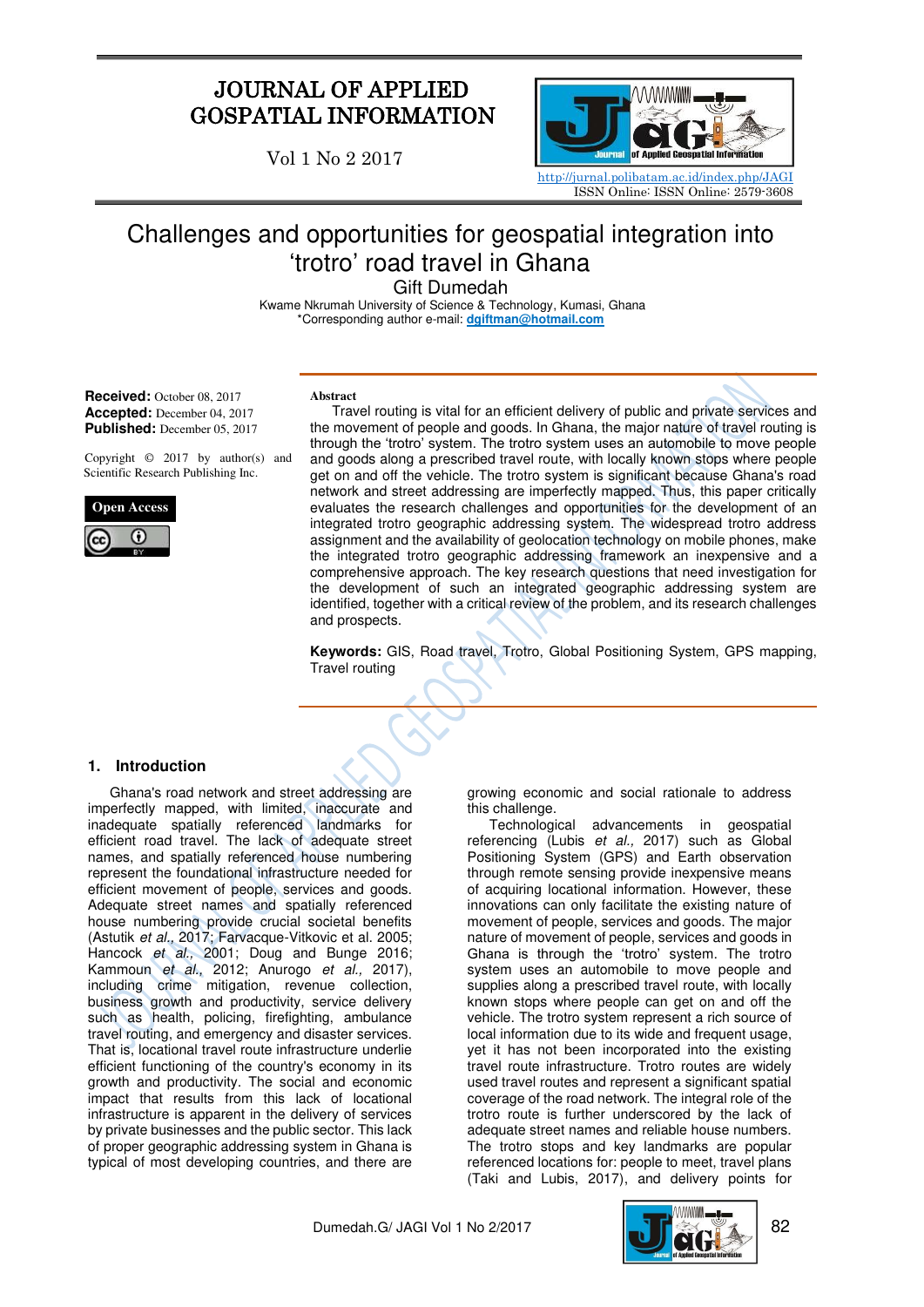merchandize and services. The trotro system is an informal address assignment that is spatially unstructured, and it is typical of most developing countries where geographic addressing is not well defined.

The wide availability of GPS capability on mobile phones and the widespread local trotro address assignment, provide both a challenge and an opportunity to develop an integrated trotro geographic addressing system. Such a geographic addressing system will incorporate local travel route data and a formal geospatial framework. The research needed for the development of such an integrated geographic addressing system is commendable, yet it is important to critically review the problem and outline its challenges and opportunities.

# **2. Problem description and state of the art**

### **2.1 An overview of geographical location and addressing system in the developing world**

It is important to briefly describe key terms for the purpose of their use in this paper. The term, geographic location or simply location, refers to a specific place or position on the Earth surface; whereas an address refers to details or information about a location. Accordingly, geographic addressing system refers to a framework that allows accurate determination of a geographic location and associated descriptive information about that location. An addressing system is a procedure of assigning information or details to a geographic location.

There is an increasing need to improve the address system of geographic locations in developing countries like Ghana, given the rapid economic development and widespread availability of mobile phone (or smartphone) technology equipped with Global Positioning Systems (GPS). GPS is a global network of satellites that interact with a corresponding receiver to determine its exact location in latitude and longitude values using the WGS84 coordinate referencing system. The GPS latitude and longitude output is unfamiliar for most unskilled users as it requires knowledge of geographic coordinate referencing. While GPS technology is revolutionary in determining position for any location on the Earth surface, it requires a corresponding physical addressing system to make this information practically useful. Currently, GPS technology allows smartphones to determine geographic positions for locations, however the local geographic addressing system in Ghana, like most developing countries, is not well-defined.

This problem of improving geographic addressing through GPS coupling has been the focus of intense investigation of several authors including, Geohash invented by Gustavo Niemeyer in Niemeyer (2017), Natural Area Code (NAC) in NAC Geographic Products Inc. (2017), Open Location in Doug and Bunge (2016), Geographic Location Referencing System and Method (GLRSM) in Hancock et al. (2001), what3words geographic addressing system in Sheldrick et al. (2017). Geohash is a geocoding system that uses a hierarchical spatial data structure by subdividing space into buckets of grid shape, thus enabling geocoding specific points as a short string to be used in web URLs (Fox et al., 2013). Geohash is represented by a binary string of base-32 encoding with each character designating alternating divisions of the global longitude-latitude rectangle. Geohash is mainly used as a unique identifier to represent point data, and for geotagging.

The NAC system is similar to geohash in terms of its grid structure of dividing the Earth into 30 discrete divisions, each for longitude and latitude. NAC uses a base-30 character string to derive three character strings separated by blank spaces, where the first character string represents longitude, the second string represents latitude, and the third string represents altitude. Each 30 discrete division is assigned one character, and can be subdivided into another 30 discrete divisions. The subdivision can be undertaken at third, fourth and other levels. The NAC system, based on WGS84 coordinate referencing system, can represent a point anywhere on Earth, a line section of constant longitude or constant latitude, an area bounded by constant longitude and constant latitude and a three-dimensional region bounded by constant longitude, constant latitude and constant altitude.

Open location defines an address for a location that is shorter than latitude and longitude values by using a number base of 20. The open location address has a 20 maximum character set derived using characters 0-9, and A-Z. In the open location coding, most building addresses are assigned a 10 character coding covering 14 meter by 14 meter square area. Accordingly, each open location address is assigned to an area (not a point) defined by latitude and longitude values in the WGS84 coordinate referencing system.

The what3words system uses a 3-wordcombination to assign to the center of a 3 meter by 3 meter square grid that is defined in latitude and longitude values. Accordingly, the entire Earth surface is divided into a 3-by-3 meter grid such that locations overlapping any 3 meter grid have a 3 word-combination address and a position defined by latitude and longitude values.

The GLRSM approach uses a hierarchical grid address defined at several levels including top, second, third, and a predefined alpha code. The top level code represents a country, the second level code represents a state/province/region, the third level code represents a city/town, and the predefined alpha code represents a specific object in the city/town.

However, the majority of these formal geographic addressing systems have minimal community uptake in developing countries like Ghana. The key underlying factor for low adoption of these geocoding technologies being that they are far removed from the local knowledge of geographic address assignment. While these formal geographic addressing systems are well-structured, most local geographic addressing are often unstructured and not welldefined.

# **2.2 Local geographic addressing system in Ghana**

The local geographic addressing system in Ghana is best exemplified by the trotro system. As

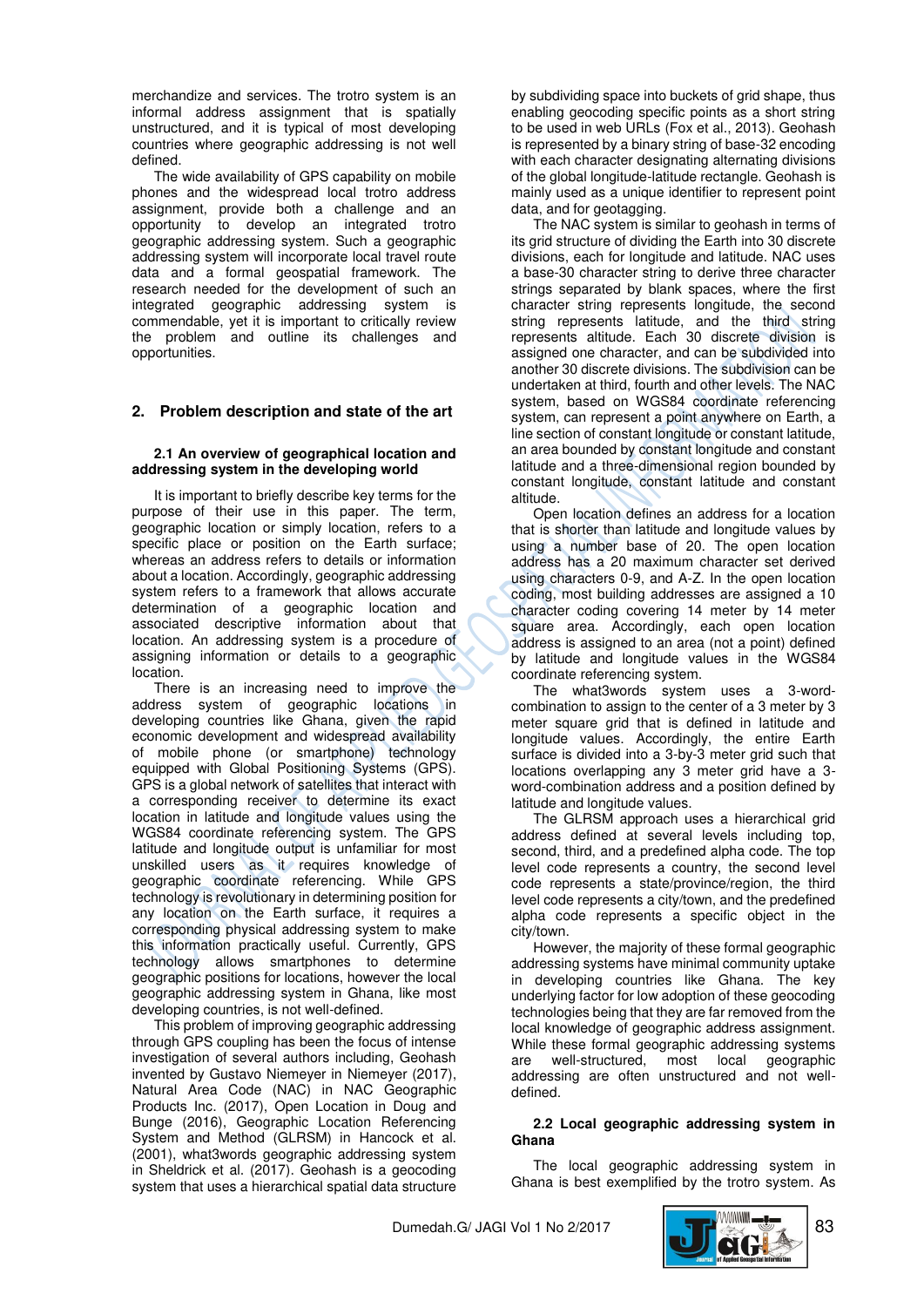noted, the trotro is an automobile that is used to move people and goods along a prescribed travel route, with locally known stops where people can get on and off the vehicle. The trotro stops have a specific geographic location, with the addresses informally assigned by the local people. Typically, the geographic location of the trotro stops are situated close to key landmarks including cultural features such as schools, hospitals, road intersections and police stations, and natural features such as trees, valleys and rivers. The trotro geographic addressing system, though simple, is powerful and it is important to review its key properties.

**Physically meaningful:** the trotro address assignment is physically meaningful in the way it uses cultural and natural features to provide an address to a place. The immediate implication of this property is that the address is dependent on the continual existence of those cultural and natural features. Additionally, there is a risk of nonuniqueness for locations with similar cultural or natural features. For example, if two schools are located near each other along a certain road, then a physically meaningful address such as 'school junction' will not be unique as a spatially referenced address and will lead to either locations of the two schools.

**Cultural:** the trotro address assignment is deeply cultural as this method of navigation is not only limited to road travel but permeates all forms of movement of people. The Ghanaian society is socially vibrant, so people navigate in a sequential pattern in a way that a person will arrive at a prescribed location or address and then ask someone for further direction to a more specific location. This cultural address assignment means that trotro geographic addressing is very broad in terms of specificity of a place. The trotro address assignment is best described for a geographic locality or a place instead of a specific geographic position. That is, trotro geographic addressing is primarily aimed to support navigation in an intermediary way to a more specific location. It is noted that there are examples of trotro address assignment for specific locations. The unstructured nature of trotro system means that address assignment can refer to either a geographic location or a locality.

**Based on need:** trotro geographic addressing is assigned on need basis. That is, trotro address assignment is not regular along a road network but based on locations of societal relevance and of persistent use. The implication of this property is that trotro geographic addressing is aimed to support operational activities of local people. Thus, there is no consistent pattern or national procedure for assignment of geographic addresses.

**Widespread:** given the cultural and operational nature of the trotro system, it is the most widely used form of geographic addressing by local people. The immediate implication of this property is that any geographic addressing system that integrates the trotro system is likely to have high societal impact, whereas an addressing system which ignores this important societal information is likely to encounter less community impact.

**2.3 Geospatial framework for geographic addressing system** 

Most formal geographic addressing systems (Doug and Bunge, 2016; Hancock et al., 2001) require key fundamental components including a geographic referencing system, a geospatial database framework, and an address definition system. Given the widespread availability of GPS on smartphone devices, WGS84 is the most commonly used geographic referencing system. An address definition system is a procedure for deriving address characters. For example, characters derived from 0- 9 and A-Z were used in open location addressing, a 3-word-combination in what3words system, and hierarchical encoding was used in GLRSM approach.

The key properties of a geospatial database framework include efficient storage, querying, and transformation capabilities for large geospatial data. To achieve these properties, geopspatial databases are equipped to store data with a geometric component where topology and distance-based queries are important (Fox et al., 2013). As a relational database management system (RDBMS), geospatial database framework require spatial indexing. Spatial indexing facilitates efficient data retrieval and spatial queries. Widely used spatial indexing include R-tree, and QuadTree. It is important to note B<sup>+</sup> -trees, as they provide a tree structure on linearly ordered data such as a time field in a database table. Though B<sup>+</sup>-trees do not store higher dimensional data, they are widely used to organize data structures which can serve to index multi-dimensional databases (Fox et al., 2013).

R-tree store n-dimensional geometries by replacing each geometry with its minimum bounding (n-dimensional) rectangle, which are in turn stored in a B<sup>+</sup> -trees structure (Guttman, 1984; Manolopoulos et al., 2005). QuadTree is a tree structure where each non-leaf node has exactly four children, allowing the splitting of a rectangular region into quarters in a natural way (Kanth and Abugov, 2002; Finkel and Bentley, 1974). A comparison of R-tree and QuadTree for geospatial data by (Kanth and Abugov, 2002) showed that R-tree performs better than QuadTree and that extensive experimentation is required to find the optimal tiling level for optimal Quadtree performance.

# **3. Challenges and opportunities**

### **3.1 Challenges for the integration of GPS into the local trotro system**

The key elements of a geospatial framework for geographic addressing system has been outlined in the previous section. The trotro system represents a typical example of geographic addressing in most developing countries. The overarching challenge is how to smoothly integrate the trotro system into a formal geographic addressing system, facilitated by smartphones with GPS geolocation capability. The development of the integration platform for local trotro and formal geographic addressing is not without challenges. To effectively address these challenges, the following key research questions need investigation.

# **3.1.1 Geospatial framework for spatially unstructured trotro route information**

Practical geospatial database require key capabilities including efficient data entry, storage and retrieval. Existing knowledge and technology

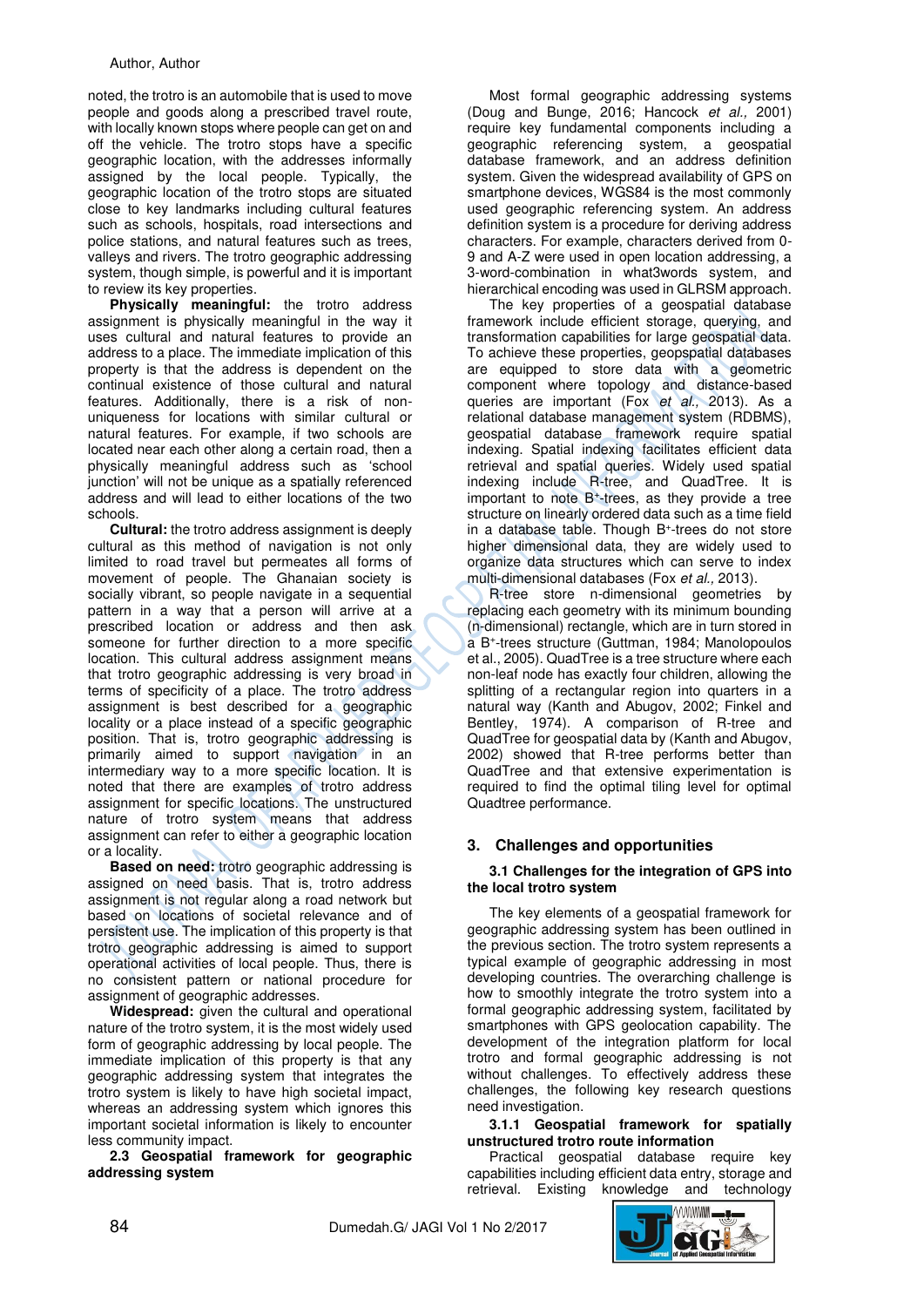including ESRI geodatabase, and PostGIS have well established mechanisms for geospatial data storage and retrieval. However, entry of spatially unstructured data into geospatial databases is a challenge. Particularly, the validity of geometric properties and subsequent building of topology which is required for query and retrieval of geographic data. To address this challenge, a preprocessing procedure is needed to validate the quality of trotro data and ensure their readiness for entry into the geospatial database.

Moreover, the local nature of trotro route and landmark information means that data would usually be spatially unstructured, a potential drawback of trotro data which can lead to inaccurate locational information. A common feature of this inaccuracy may result from poor sequential matching of key landmarks on trotro routes. Critical research is needed to design a real-time geographical database system that can determine usable and accurate information from the unstructured trotro system. As a result, two key components of the preprocessing procedure should include a trotro data definition dictionary, and a local referencing system to mitigate potential locational errors. The trotro data definition dictionary should be in relation to cultural and natural features, as trotro address assignment are typically in reference to either cultural or natural features. The data dictionary is required to provide locational information and a broad description of these cultural and natural features, in order to spatially validate assigned trotro addresses. The local referencing system is to ensure that geographical locations of trotro addresses are within the locality under consideration. For example, a road network can be used as a local referencing system to verify geographic locations.

#### **3.1.2 Formal address definition system**

Address assignment in the trotro system is informal and unstructured, yet the corresponding geographic locations and localities are unique. This property of unique geographic locations can be used as a basis to develop a formal address assignment. An adapted version of the hierarchical address assignment is the most suitable for unstructured trotro system. Hierarchical address assignment uses several levels including top, second, third, and a predefined object level. The levels in the hierarchical structure are flexible and can be changed to accommodate different stratifications. The flexible property and the predefined object level mean that different partitions are acceptable and that the original trotro addresses do not have to change. That is, the predefined object level in the hierarchical system will correspond to the original trotro address. Maintaining the original trotro addresses is key, as they have local significance and have been used for a long period of time. As in the GLRSM approach, the top level code in the hierarchical addressing system will represent a country, the second level code for a region, the third level code for a city/town, the forth level code for a locality, and the predefined object code for the local trotro address.

#### **3.1.3 Mapping of trotro routes and key landmarks**

The trotro address system is widely used yet the geographic locations are not well mapped or geocoded with known coordinates. To develop a formal trotro geographic addressing system, the trotro stops and key landmarks need to be properly mapped. A practical and an inexpensive approach to geocode/map trotro stops and landmarks is through the use of a hand-held GPS or smartphone equipped with GPS geolocation capability. This will require GPS geocoding of trotro routes, collection of local descriptive information on these routes, and validation with existing road network.

### **3.1.4 Development of a trotro geospatial addressing system**

To enhance the practical use of the trotro system, a formal geographic addressing system is needed in order to facilitate data entry, query, and retrieval of locational information in practical cases including travel route planning, emergency routing, businesses, and general travel needs. Currently, the local trotro system lack these practical geospatial features. A formal trotro geographic addressing system will require comprehensive research into integrating the knowledge gained from: (a) geospatial framework for spatially unstructured trotro data, (b) a formal trotro addressing definition system, and (c) a map of trotro routes and key landmarks. The formal trotro geographic addressing system should be developed into a geospatial decision support in order to facilitate real-time travel routing.

# **3.1.5 Delivery and communication platforms**

The choice of the delivery and communication platform for the formal trotro geographic addressing system will impact the level of direct community uptake. Given the widespread use of mobile phone and the availability of GPS capability, the suitable medium of choice is the mobile platform. Online platform is complementary in cases where the cost of internet usage is inexpensive. Delivery of a formal trotro geographic addressing system onto mobile phone and online communication platforms will require further refinement in terms of real-time GPS communication for practical travel routing. A key requirement of any travel plan is its locational accuracy and practical currency (or timeliness) of travel information. This important task should be achieved by establishing a real-time communication channel between the developed geographical database and the GPS information. That is, the GPS will provide a timely locational information, which in turn can be validated by the geographical database system to provide a matching and a practical travel route information. The travel route communication medium should be in, at least, one global language such as English or French, and one local language. The platform should be equipped with written and audio language formats, cultural and standard cues for travel routing, together with a flexible program interface to facilitate wide usage.

#### **3.2 Opportunities for integration of GPS into local trotro system**

The development of a formal trotro geographic addressing system is fraught with challenges, yet there are potential opportunities for a practical and wide adoption. A successful development of the trotro geographic addressing system will represent a truly mixed approach to geographic addressing, incorporating an informal and local trotro system together with a formal geographic addressing system. Such a mixed approach will signify a culturally relevant geographic addressing system and a formal incorporation of local knowledge, rooted in a

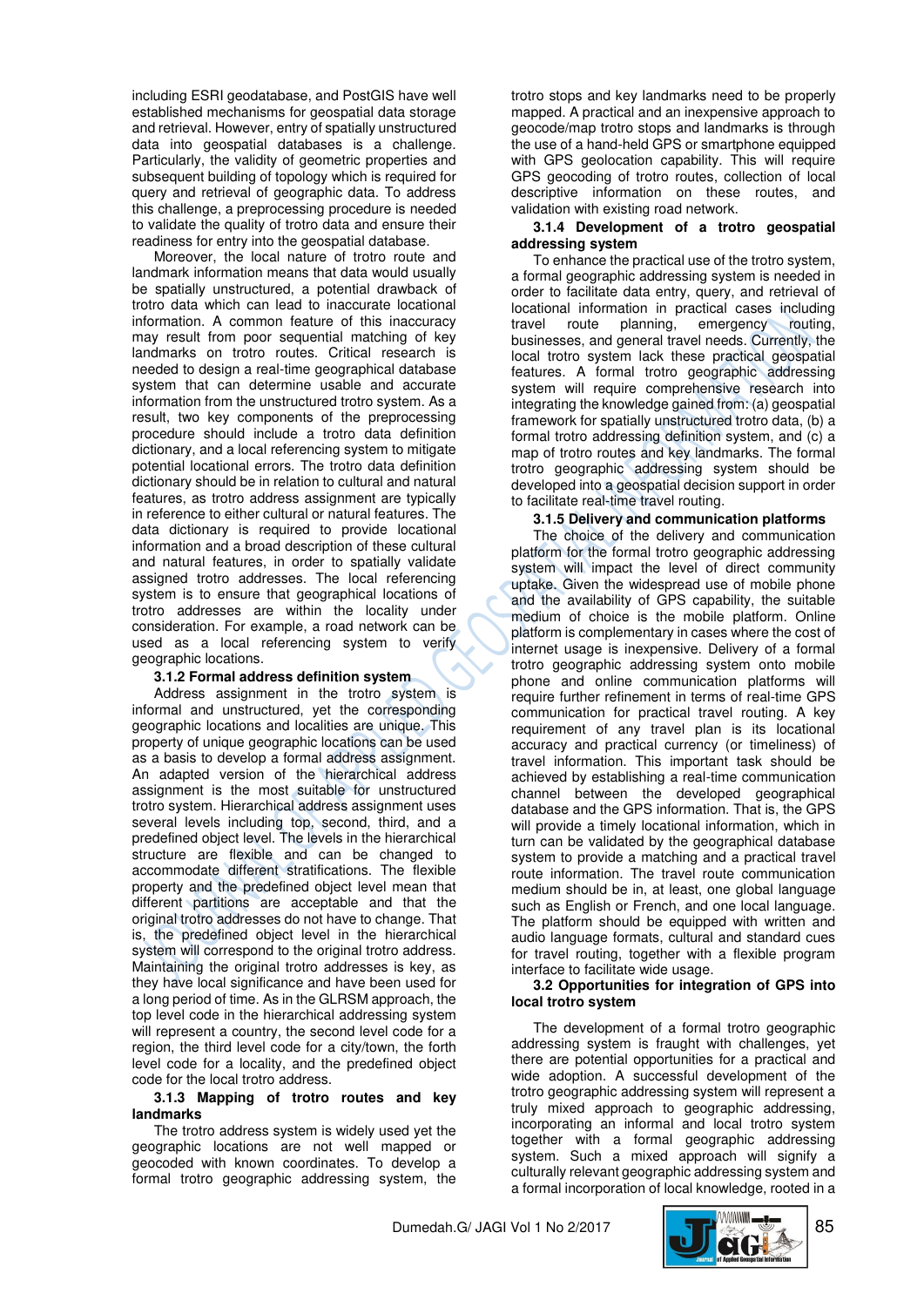strong public ownership since most trotro address assignment is done by the local people. Though geographic addressing is not well defined in most developing countries, the formal incorporation of existing locally assigned addresses will strengthen the social character of the trotro geographic addressing system.

Moreover, a strong local participation in address assignment means opportunities to crowdsource trotro data. Crowdsourcing of local trotro data will significantly reduce field geocoding, provide inexpensive data collection and a wide spatial coverage of the trotro geographic addressing system. To crowdsource trotro data, local people will geocode trotro stops and key landmarks and provide descriptive information of geocode locations. A validation procedure together with the developed trotro data definition dictionary and a local referencing system should be used process the crowdsource data, for direct incorporation into the overall trotro geographic addressing system. The development of a validation framework for crowdsourced trotro data, will further strengthen the geospatial framework for handling unstructured trotro data.

Furthermore, there is the prospect to extend the knowledge gained in the development of an integrated trotro geographic addressing system, to district, region/state and national levels in order to develop their local geographic addressing system. The research challenges identified are all independent of the nature of travel routing, making the integrated trotro geographic addressing framework easily transferable to other localities with different modes of travel routing. The smooth transferability of the integrated trotro geographic addressing framework also indicates its flexibility to allow modification of the key components identified in this paper.

# **4. Conclusions**

This study has critically reviewed the challenges and opportunities for the integration of geospatial technology into the trotro system in Ghana, but also applicable to most developing countries and areas where geographic addressing system is not well defined. A detailed description of the problem of lack of formal geographic addressing system has been outlined, together with a survey of existing formal geographic addressing methods. The majority of formal geographic addressing methods lack local address assignment, instead they make use of formulated characters with limited cultural relevance. Consequently, the formal geographic addressing systems are not widely used mainly because they require extensive resources for implementation and intense public education for adoption. However, the widespread trotro system for local address assignment and the availability of geolocation technology through GPS on smartphones, make the integrated trotro geographic addressing framework a more socially acceptable approach.

As outlined, the development of an integrated trotro geographic addressing system is not without challenges. Critical research areas have been identified together with research questions that need investigation in order to develop the integrated trotro geographic addressing system. The key research

areas include: geospatial framework for spatially unstructured trotro data, formal address definition system to incorporate informal trotro address assignment, mapping of trotro stops and key landmarks, a framework for an integrated trotro geographic addressing, and a delivery and communication platform for the integrated trotro geographic addressing system.

Moreover, this paper has outlined opportunities for the development of such an integrated trotro geographic addressing system. The integrated trotro geographic addressing system represents a truly mixed approach that incorporates local trotro address assignment with formal geographic addressing, indicating a culturally relevant framework. The cultural signature of the integrated trotro geographic addressing system will create the opportunity to crowdsource trotro data and local knowledge on address assignment. This will extend the spatial coverage of the trotro geographic addressing system and make it acceptable for wide community adoption. There are additional research prospects in the development of validation frameworks needed to process spatially unstructured crowdsource data, and the extension of the integrated trotro geographic addressing system to region/state and national levels and areas with different modes of travel routing.

# **References**

- Anurogo, W., Lubis, M. Z., Khoirunnisa, H., Pamungkas, D. S., Hanafi, A., Rizki, F., ... & Lukitasari, C. A. (2017). A Simple Aerial Photogrammetric Mapping System Overview and Image Acquisition Using Unmanned Aerial Vehicles (UAVs). Journal of Applied Geospatial Information, 1(01), 11-18.
- Astutik Vera, Irawan Sudra, and Anurogo Wenang (2017). Geographic Information System For The Mapping Of Value Land Zone Of District Bengkong Based On AHP Analysis. Journal of Applied Geospatial Information, 1(2): 49-57.
- Doug, R., Bunge, P., 2016. Open Location Code: An Open Source Standard for Addresses, Independent of Building Numbers And Street Names. Available **havailable** from https://github.com/google/openlocationcode/blob/master/docs/olcdefinition.a doc., Accessed on: March 2017.
- Farvacque-Vitkovic, C., Godin, L., Leroux, H., Verdet, F., Chavez, R., 2005. Street Addressing and the Management of Cities. World Bank.
- Finkel, R. A., Bentley, J. L., 1974. Quad trees: A data structure for retrieval on composite keys. Acta Inf. 4, 1–9.
- Fox, A., Eichelberger, C., Hughes, J., Lyon, S., 2013. Spatio-temporal Indexing in Non-relational Distributed Databases. Big Data, IEEE International Conference on Silicon Valley, CA, USA, doi: 10.1109/BigData.2013.6691586.
- Guttman, A., 1984. R-trees: A dynamic index structure 350 for spatial searching. In Beatrice Yormark, editor, SIGMOD84, Proceedings of Annual Meeting, Boston, Massachusetts, June 18-21, ACM Press, 47–57.